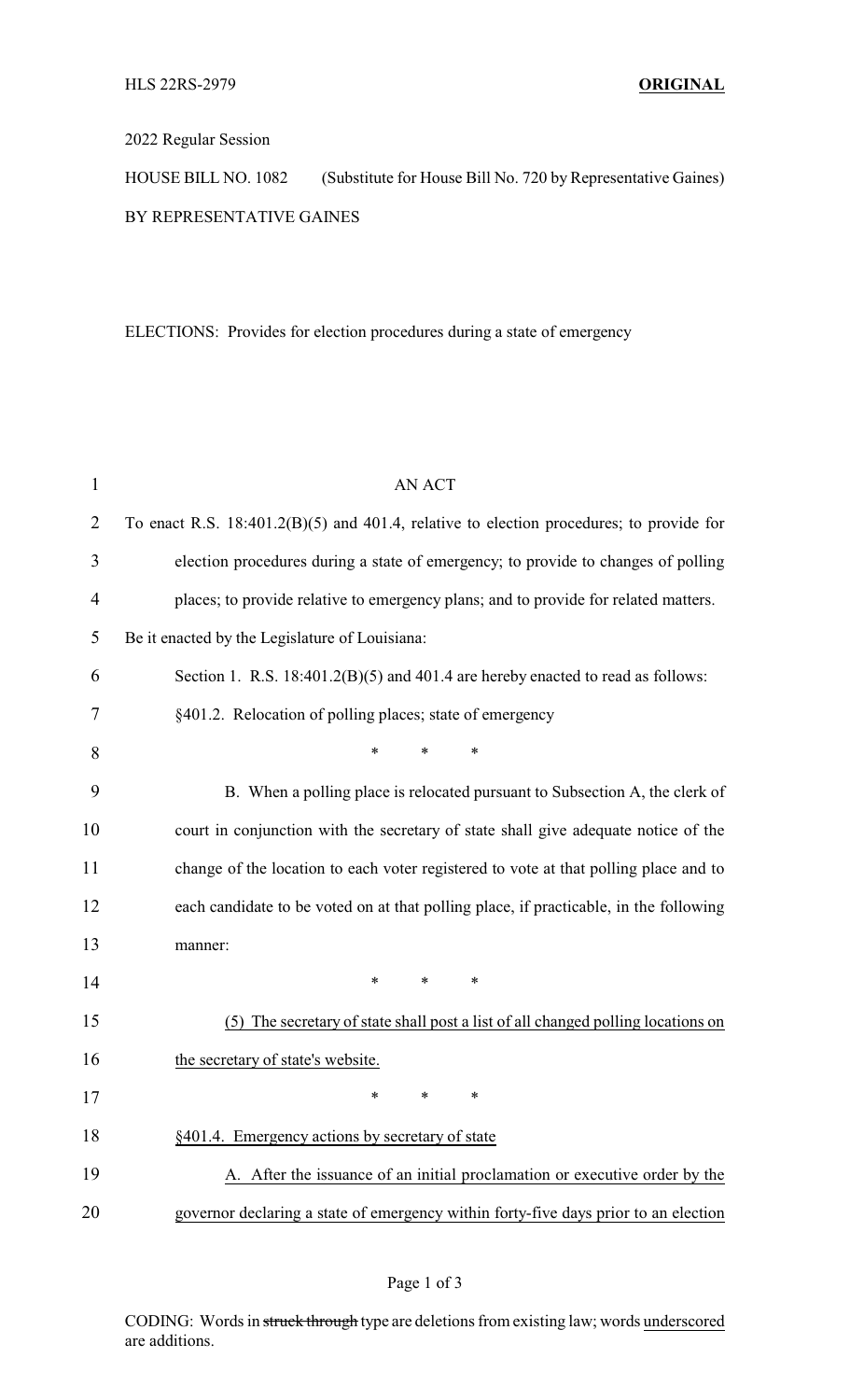| $\mathbf{1}$   | and if the secretary of state determines that such emergency impairs an election that |
|----------------|---------------------------------------------------------------------------------------|
| $\overline{2}$ | may otherwise be held except for problems with respect to the relocation or           |
| 3              | consolidation of polling places within the parish, potential shortages of             |
| 4              | commissioners, or shortages of voting machines, the secretary of state shall submit   |
| 5              | notice of such problems and proposed solutions to both the House and Senate           |
| 6              | committees on governmental affairs as well as the governor's office. Following such   |
| 7              | notice, the secretary of state shall take necessary actions to ensure the successful  |
| 8              | execution of the election such as making reasonable adjustments to deadlines and      |
| 9              | provisions of equipment, staffing, and other resources to ensure a safe, secure, and  |
| 10             | accessible elections.                                                                 |
| 11             | B. Within fifteen days following the election, the Department of State shall          |
| 12             | provide a report to the legislature of actions taken pursuant to this Section.        |
| 13             | $\ast$<br>$\ast$<br>*                                                                 |
| 14             | Section 2. This Act shall become effective on October 1, 2022.                        |
|                |                                                                                       |

## DIGEST

The digest printed below was prepared by House Legislative Services. It constitutes no part of the legislative instrument. The keyword, one-liner, abstract, and digest do not constitute part of the law or proof or indicia of legislative intent. [R.S. 1:13(B) and 24:177(E)]

## HB 1082 Original 2022 Regular Session Gaines

**Abstract:** Provides for election procedures and emergency election plans during a declared state of emergency.

Present law provides that when a polling place is relocated, the clerk of court in conjunction with the secretary of state shall give adequate notice of the change of the location to each voter registered to vote at that polling place and to each candidate to be voted on at that polling place.

Proposed law provides that the secretary of state shall also post a list of all changed polling locations on the secretary of state's website.

Present law provides that after the issuance of an executive order by the governor declaring a state of emergency and if the secretary of state determines that such emergency impairs an election due to certain circumstances, the secretary of state shall certify such facts and the reasons therefor to the governor, the Senate Committee on Senate and Governmental Affairs, and the House Committee on House and Governmental Affairs.

Present law provides that if the governor and a majority of the members of each committee concur that such an emergency plan is necessary, the secretary of state shall develop a written emergency plan that proposes a resolution to the problems impairing the holding of